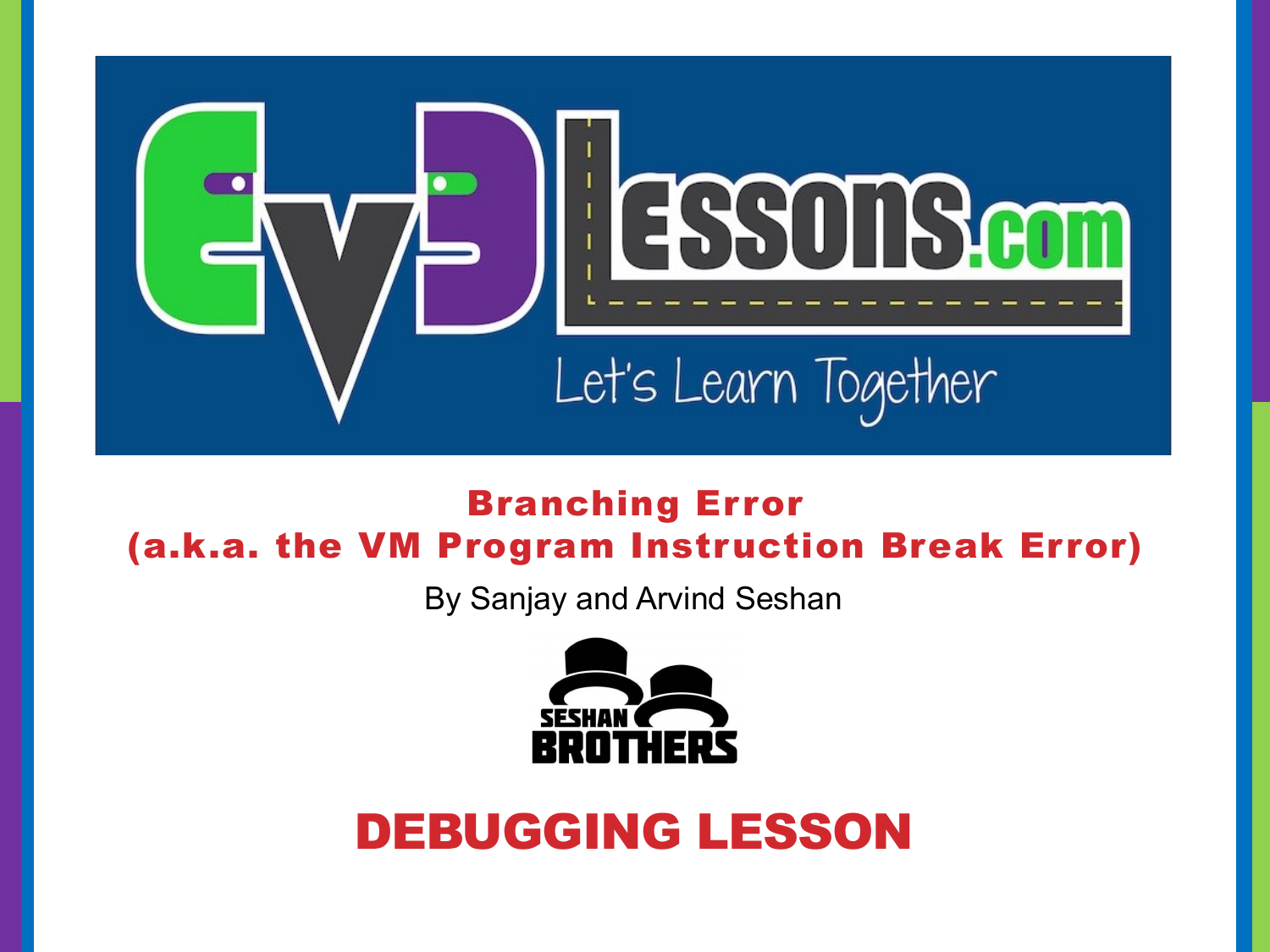# HISTORY

- **We first encountered the "VM Program Instruction Break" error on our brick during the fall of 2013 during the Nature's Fury FLL season. We searched online for any documentation about this error, but could not find any. We were the first to report this problem on the FLL Forum.**
- **Many FLL and WRO teams have encountered this error since then. While they persisted and tried to come up with a workaround, the solution was never enough.**
- **Without knowing what was causing the error, it was difficult to come up with a permanent solution. The only solution available at the time was trial and error.**
- **This presentation documents what the underlying causes were and the solution.**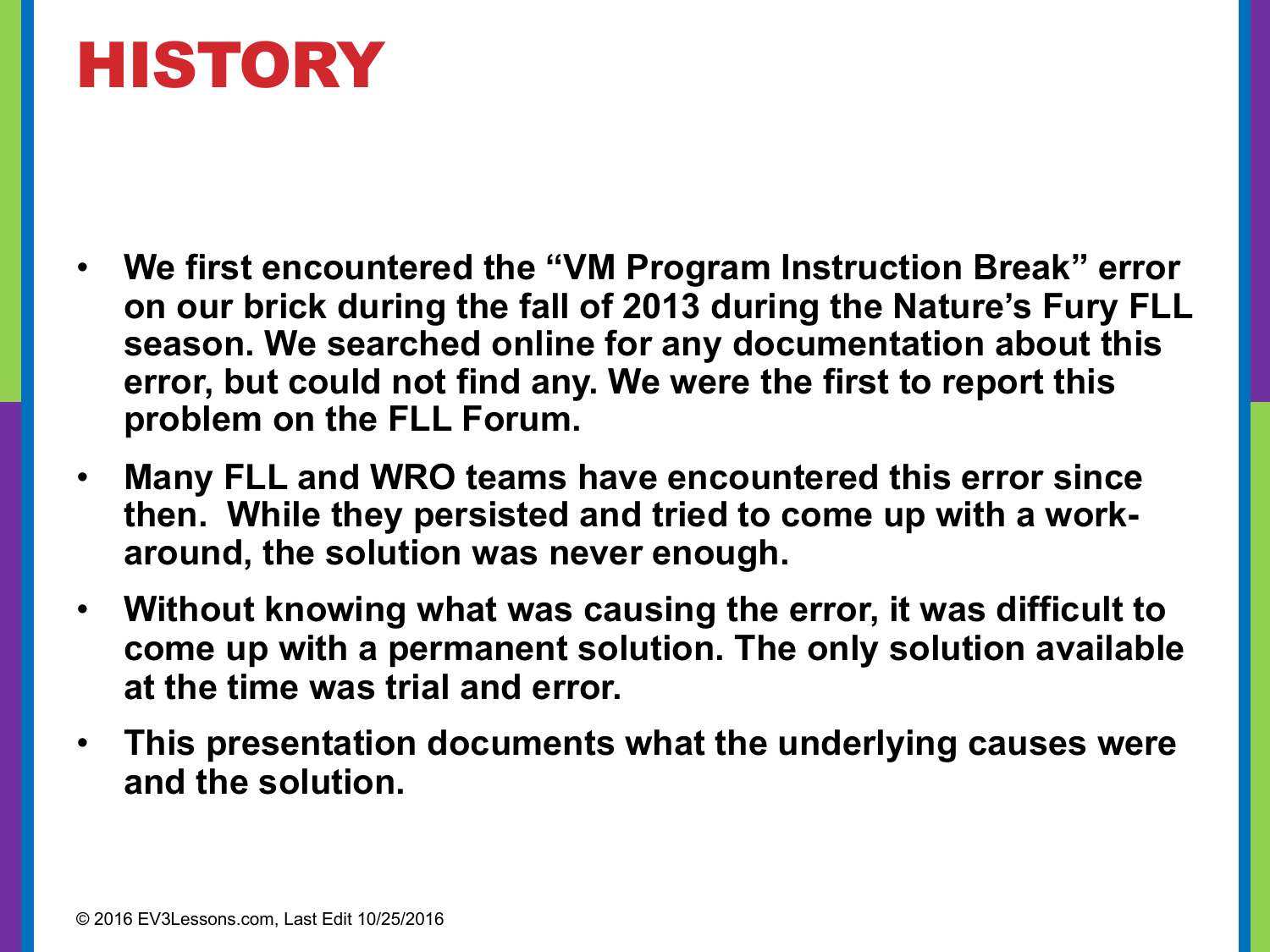# COMMON SYMPTOMS

- **The robot stops in the middle of a program and displays "VM Program Instruction Break" on the screen**
- **Adding debugging code may make the error appear in a different location of the code.**
- **The error would appear even with minimal changes to the code such as the movement of the relative position of two My Blocks**
- **Often occurs in more complex programs (e.g. it often happened to us each season as we added more code to our main sequencer)**



Image provided by David Gilday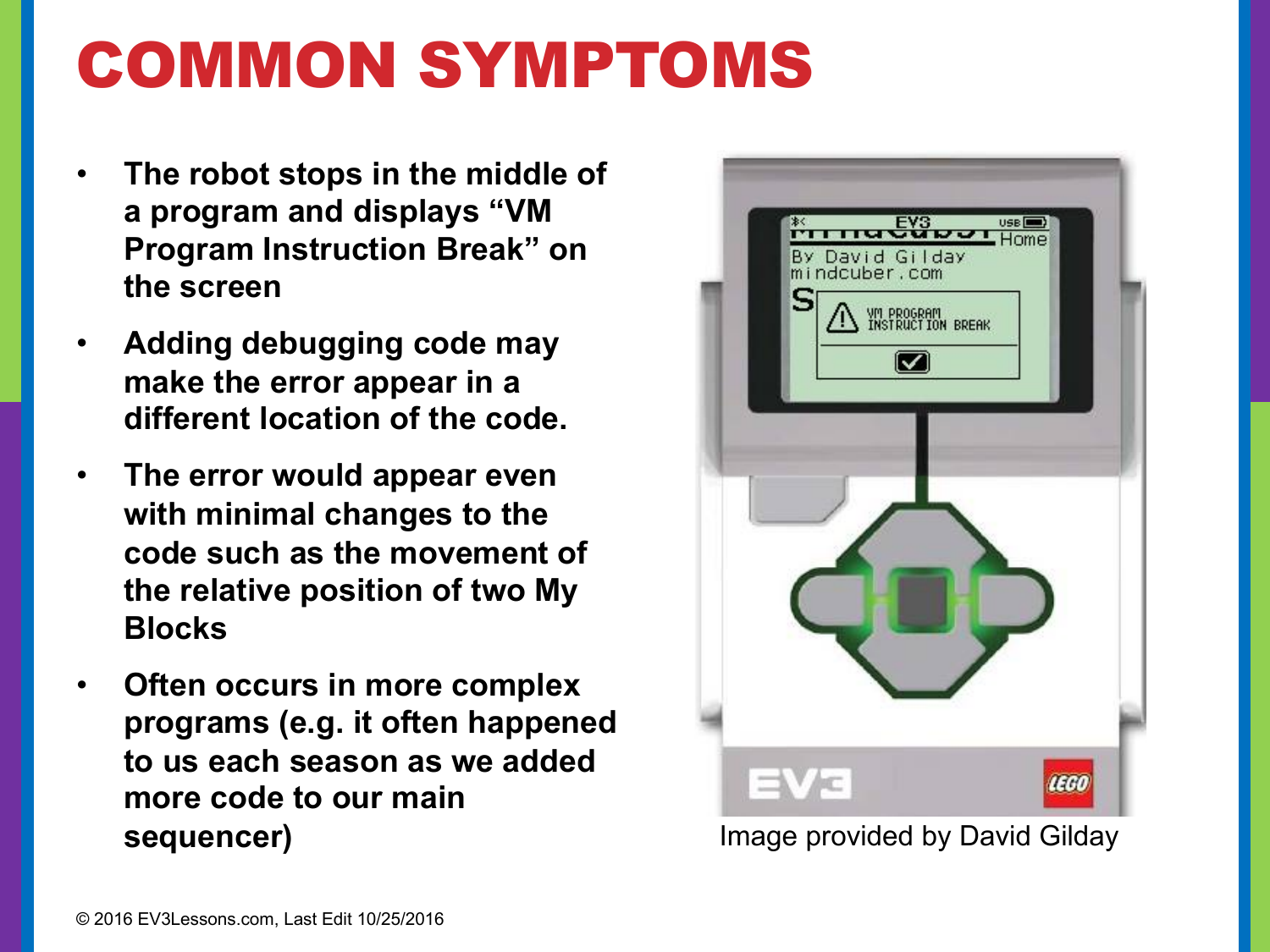# WHAT IS A VM?

**A virtual machine (VM) is an emulation of a computer system. This "emulated" system maybe totally different than the computer you run the VM on. For example, you may run a VM emulating an iPhone on your laptop to run or test phone software.**

**The EV3 uses a TI's Sitara AM1808 ARM9™ processor running the Linux OS. However, the code you download to the EV3 is not a ARM9 binary. It contains EV3 "bytecode" that is interpreted by a VM running on the EV3.** 

**The bytecode for the EV3 defines a simple set of instructions to perform computations and access the hardware connected to the EV3 (screen, bluetooth, motors, etc.)**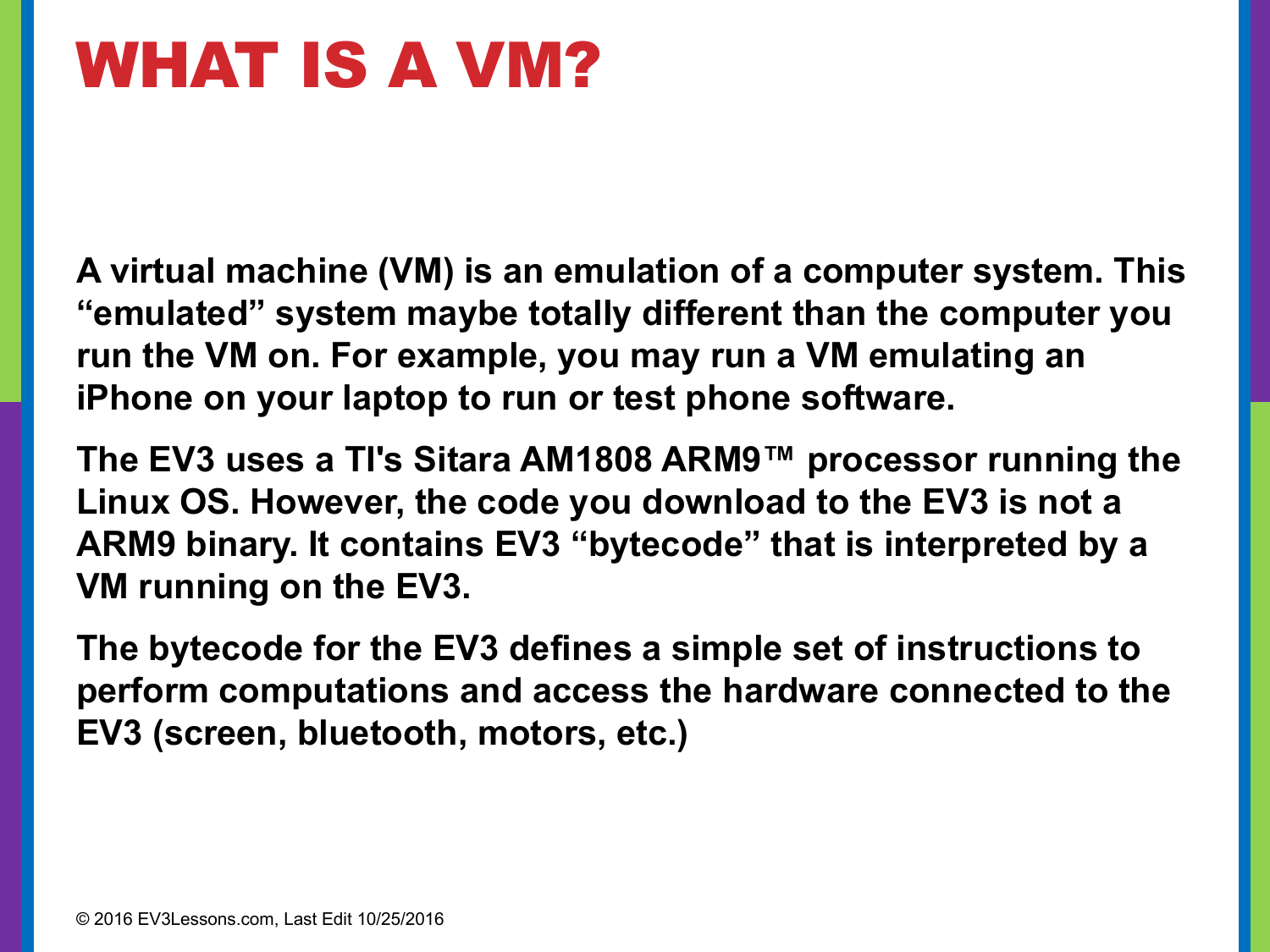# WHAT IS BYTECODE?

**The bytecodes are closely related to the blocks you see in EV3-G. For example:**

**BYTECODE: OUTPUT\_POWER(0,1,50). This particular command sets the power of the motor on port 1. Other bytecodes actually start and stop the motor**



To learn more, visit:

http://analyticphysics.com/Diversions/Assembly%20Language%20Programming%20for%20LEGO%20Mindstorms%20EV3.htm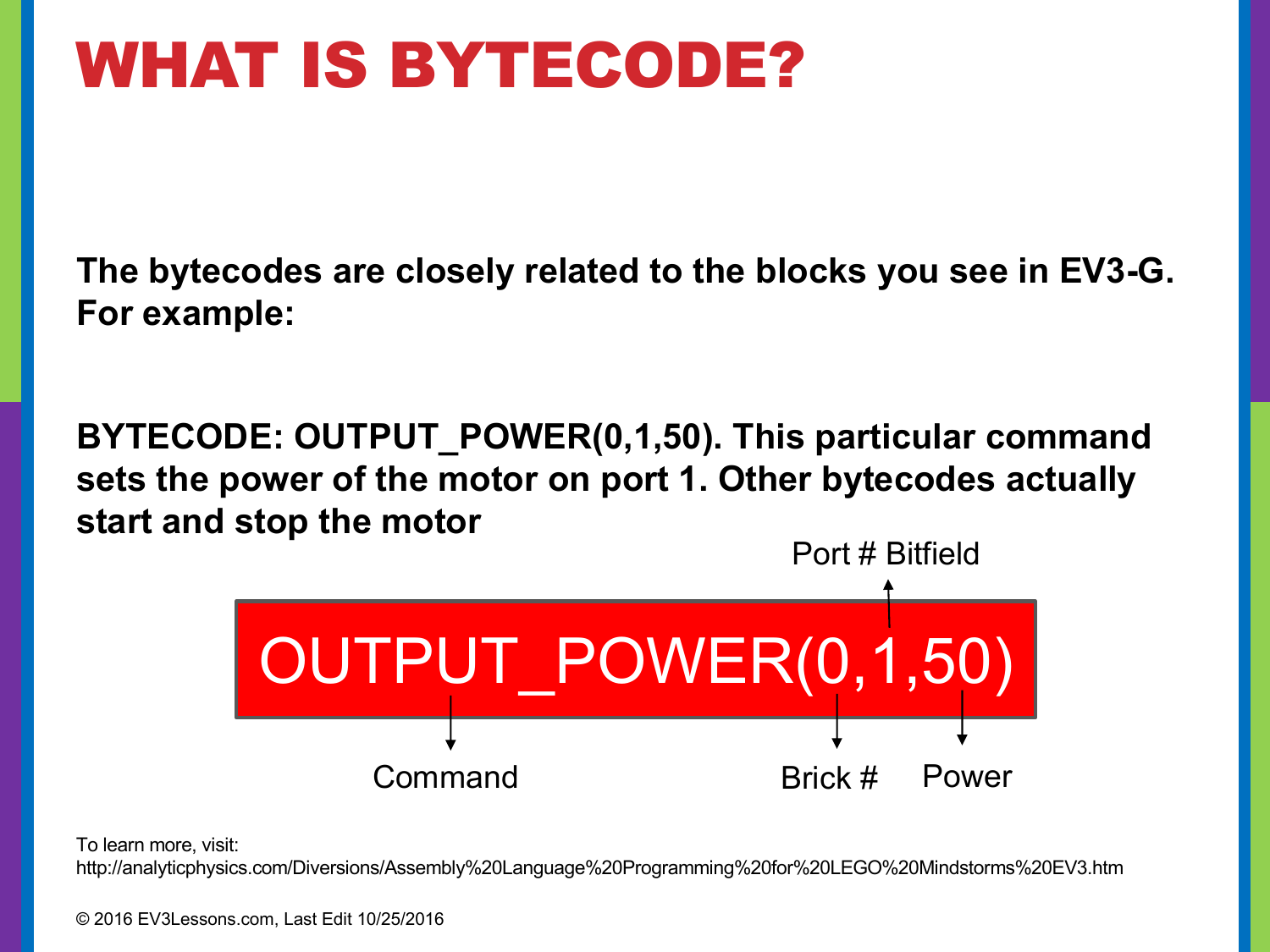# WHAT ROLE DOES THE VM PLAY

| <b>EV3-G Programs</b>  | <b>Robot C</b> | <b>Other</b><br>Languages               |  |
|------------------------|----------------|-----------------------------------------|--|
| <b>Virtual Machine</b> |                |                                         |  |
| Linux                  |                |                                         |  |
| <b>ARM9 CPU</b>        |                | EV3 Hardware (screen,<br>sensors, etc.) |  |

**The VM sits between your programs and the operating system running on the EV3**

**Note that systems such ev3dev run their own updated Linux installation with their own drivers for the EV3 hardware (i.e. they don't use a VM bytecode interpreter)**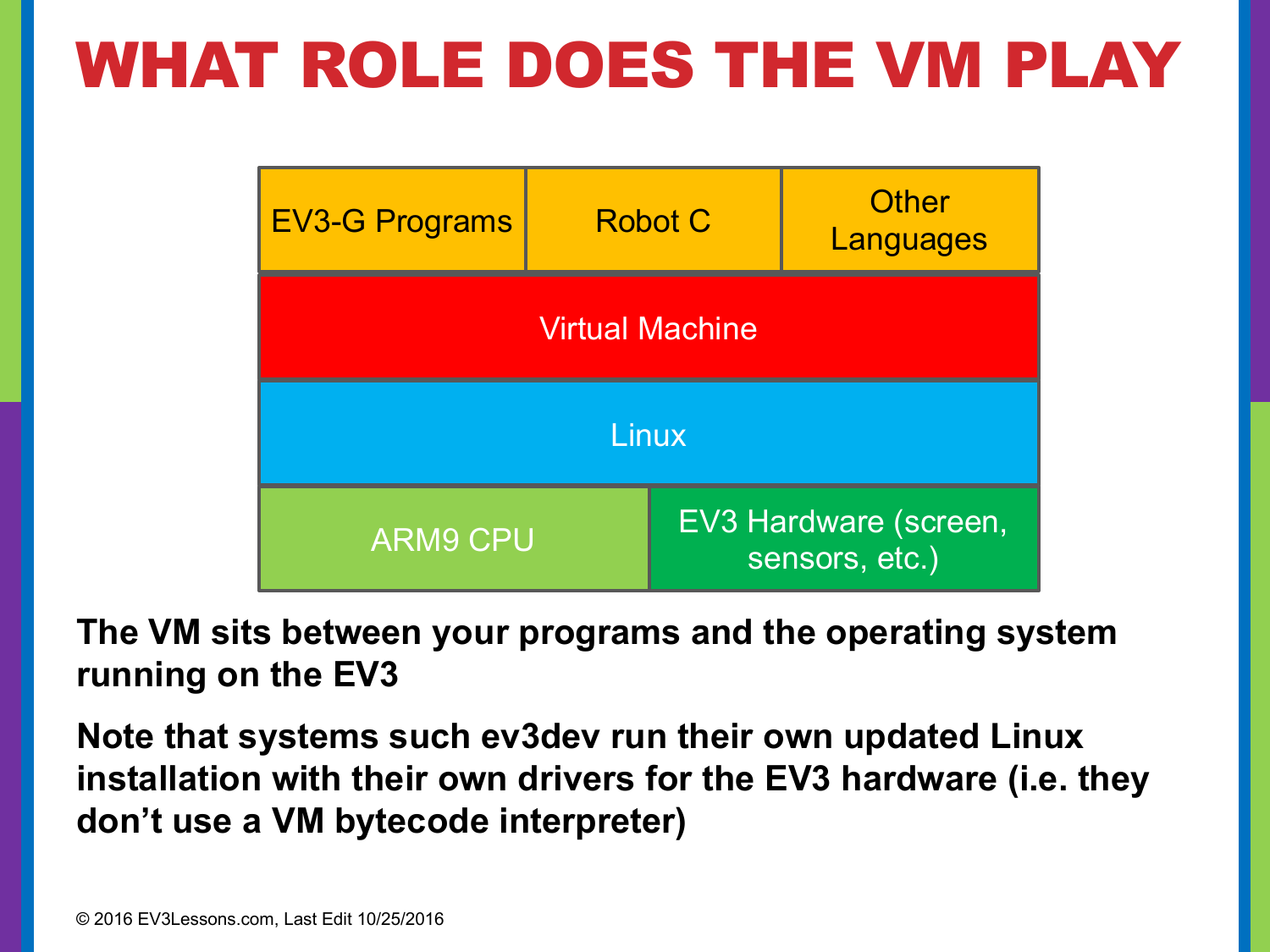# SOURCE OF THE PROBLEM

#### • **Was it really a bug in the VM?**

- No. Turns out it an issue with the compiler on your PC generating incorrect bytecode. Specifically, it was a problem with the branches in the code generated.
- **What is branch code?**
	- Normally, your EV3 executes instructions in sequential order
	- A branch (or jump) instruction is one that tests a condition (e.g. is the button pressed) and causes the EV3 to jump to a different set of instructions if the condition is met
	- Branches are used to implement Switches, Loops and almost any command that results in different possible results.
	- EV3 bytecode has unconditional branches that always jump to another piece of code, and conditional branches that test one or two pieces of data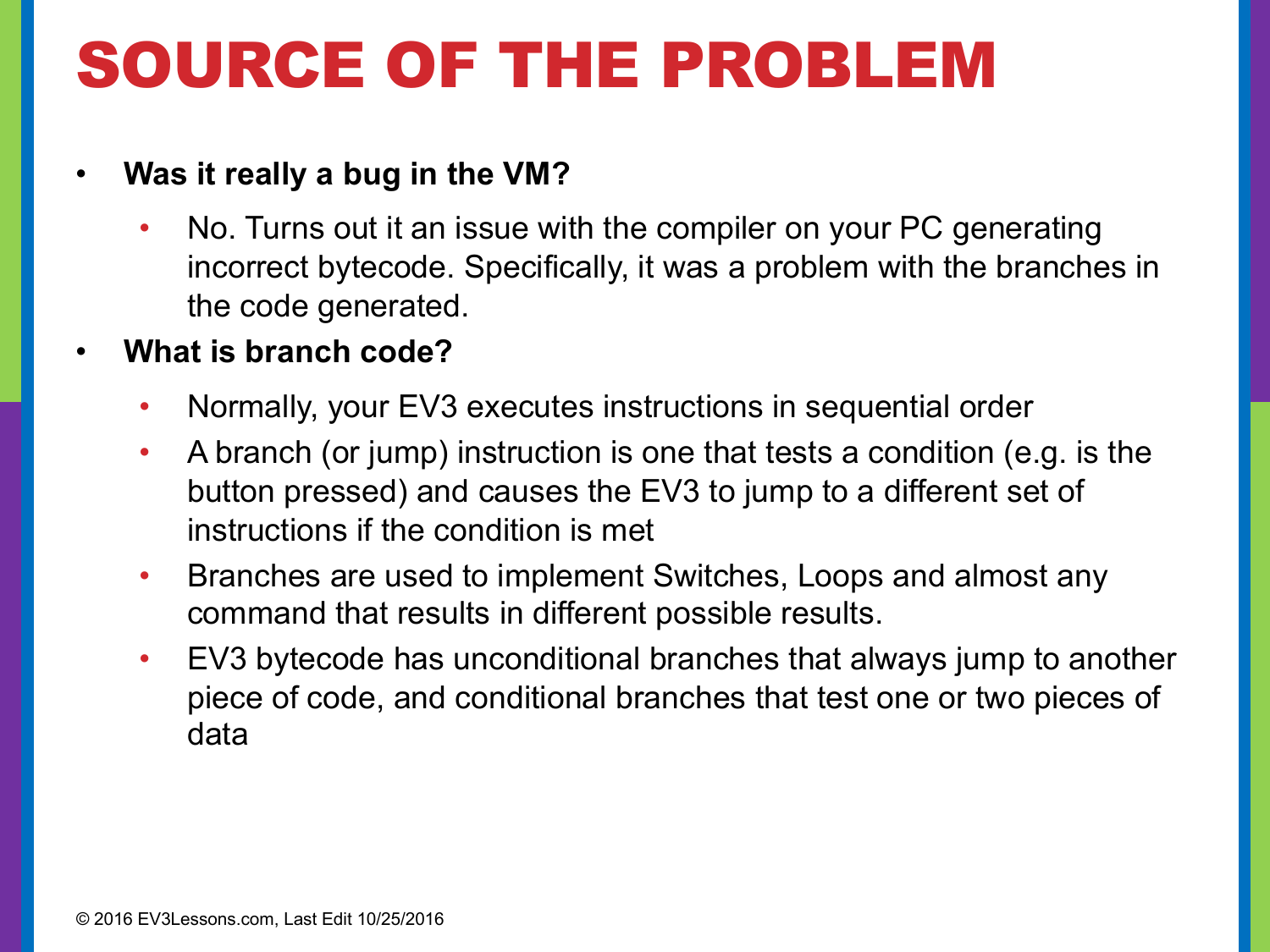# A SIMPLE VIEW



*What happens in a VM Program Instruction Break: In the bottom case, the branch jumps too far. The EV3 tries to interpret what the command "the motors" means and fails.*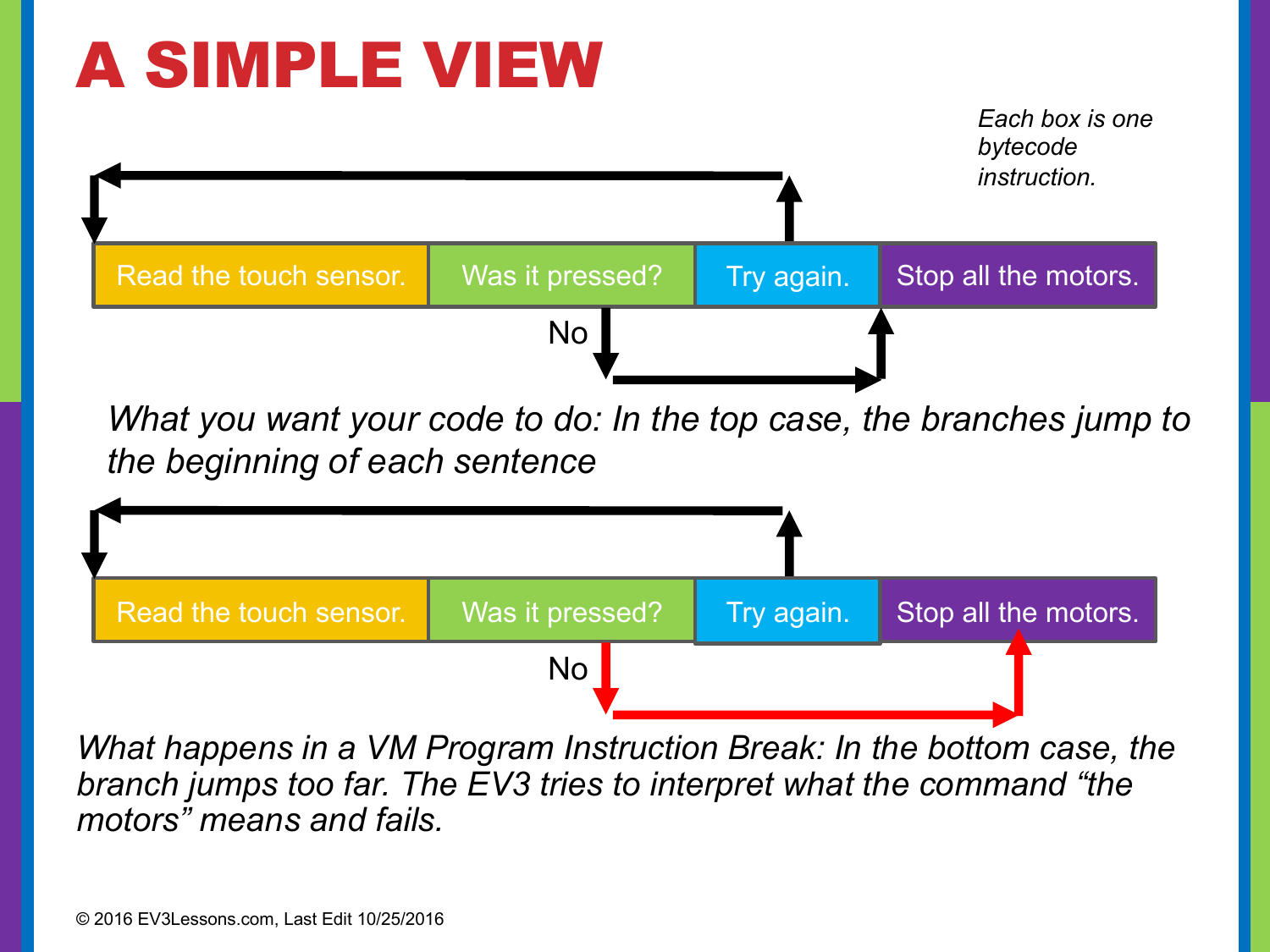# A BYTECODE VIEW

buttonPushed:

INPUT\_READ (0,0,16,0,pushed)

JR\_FALSE(pushed,buttonNotPushed)

JR(buttonPushed)

buttonNotPushed:

This is the "button pushed" loop label

Read touch on port 1 in touch mode and store in variable "pushed"

If "pushed" is FALSE exit the loop by jumping to the buttonNotPushed code. If it is not pushed, it just goes to the next instruction

Go back to the beginning of the "button pushed" loop label

buttonNotPushed: label

OUTPUT\_STOP(0,1,0)

Stop motor B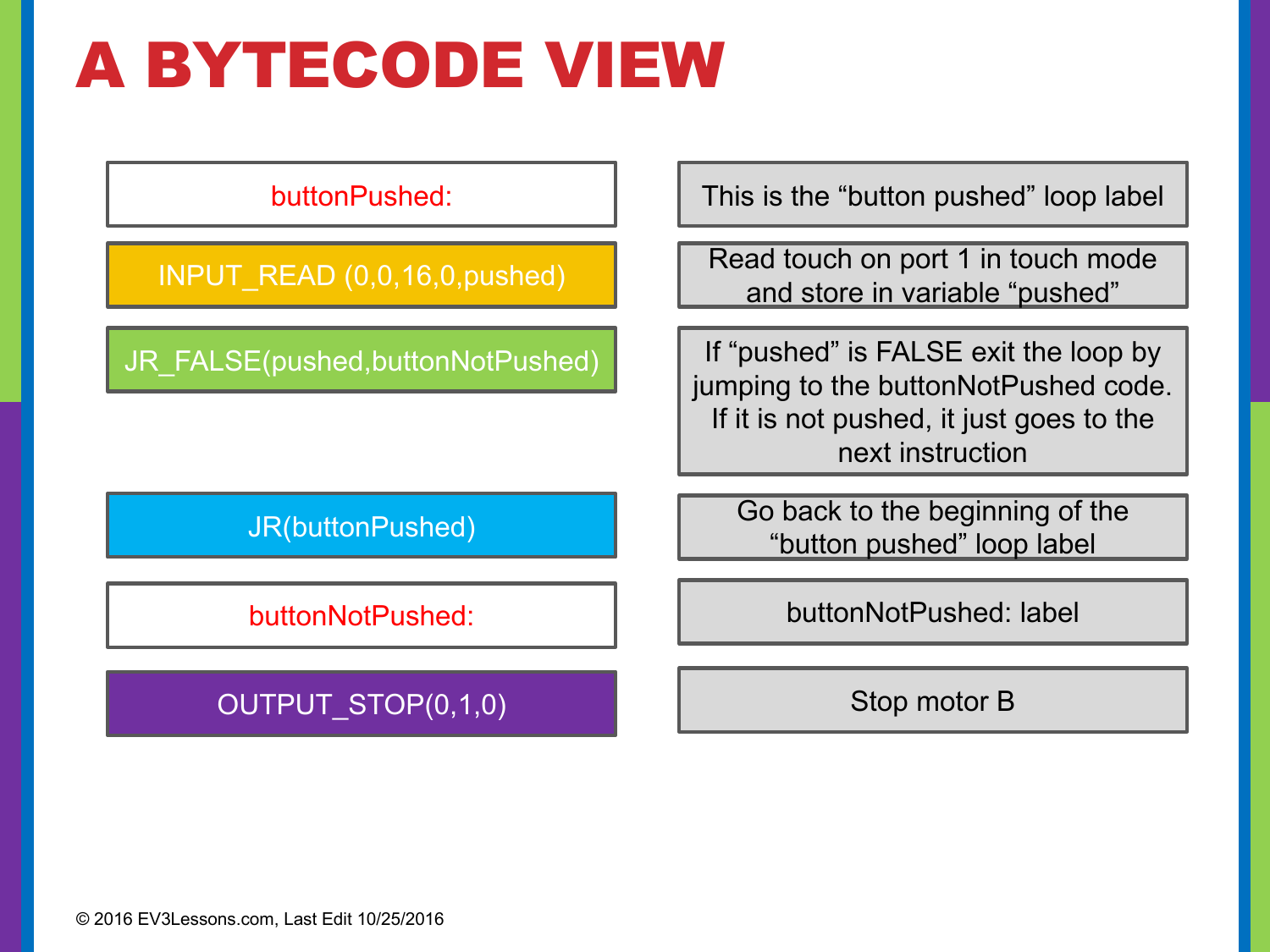# EXAMPLE BYTECODE



*Actual executed code does not include the labels, but does include the offsets.*

*Length (or offset) of the jump is in red.* 

*Arrows point to the destination of the jump.*

*Note, the jump is to the start of each command.*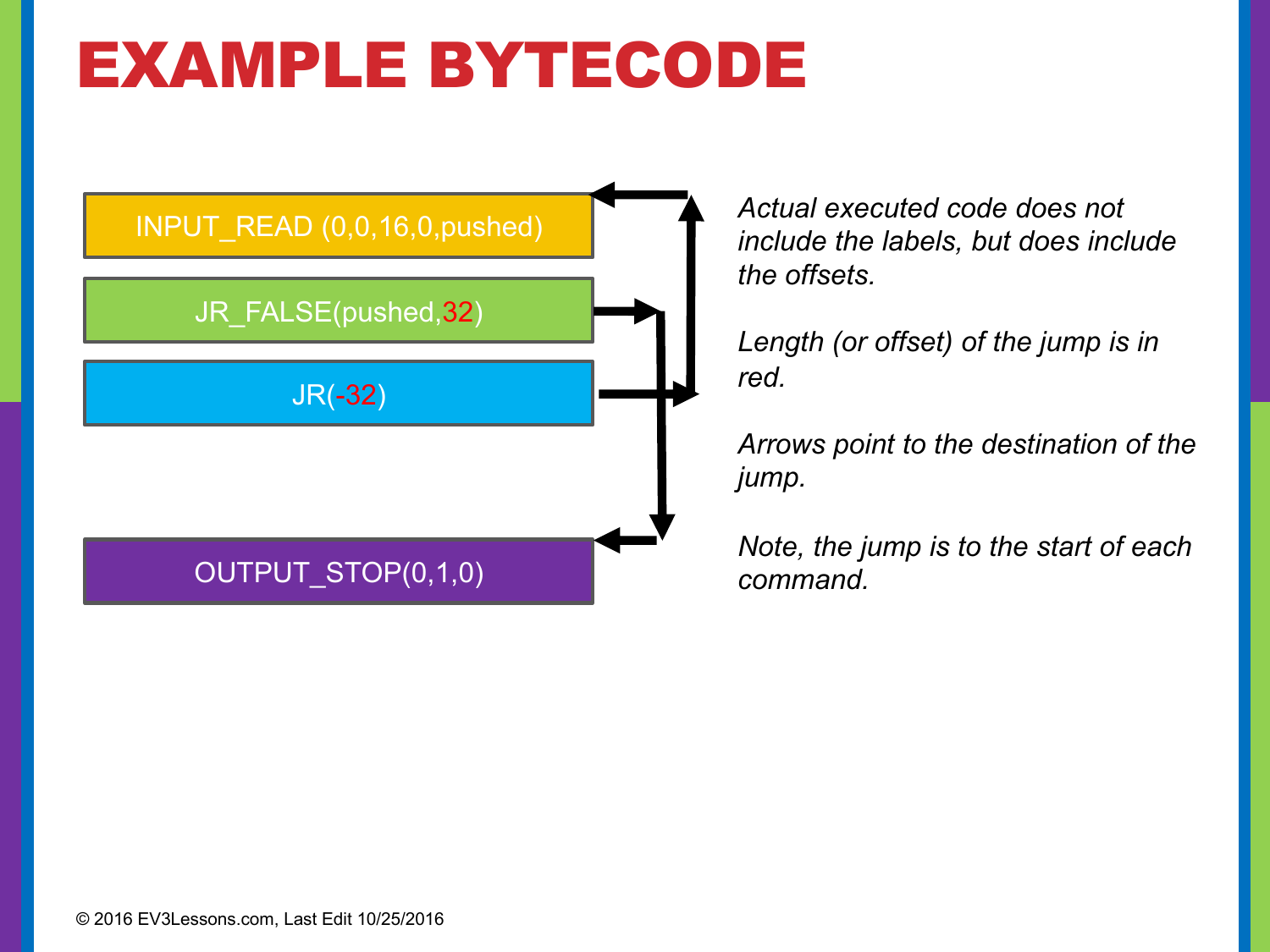### THE PROBLEM



*The offset of the branch was sometimes calculated incorrectly. In this case, it says "33" instead of 32 (in red).* 

*As a result, the branch would jump to the middle of OUTPUT\_STOP instruction. This is like jumping to the middle of a sentence. Most often the partial instruction made no sense and the VM would respond with a "VM Instruction Break"* 

*Sometimes the partial command was a valid instruction – just not the one you wanted. Therefore, your robot would act incorrectly.*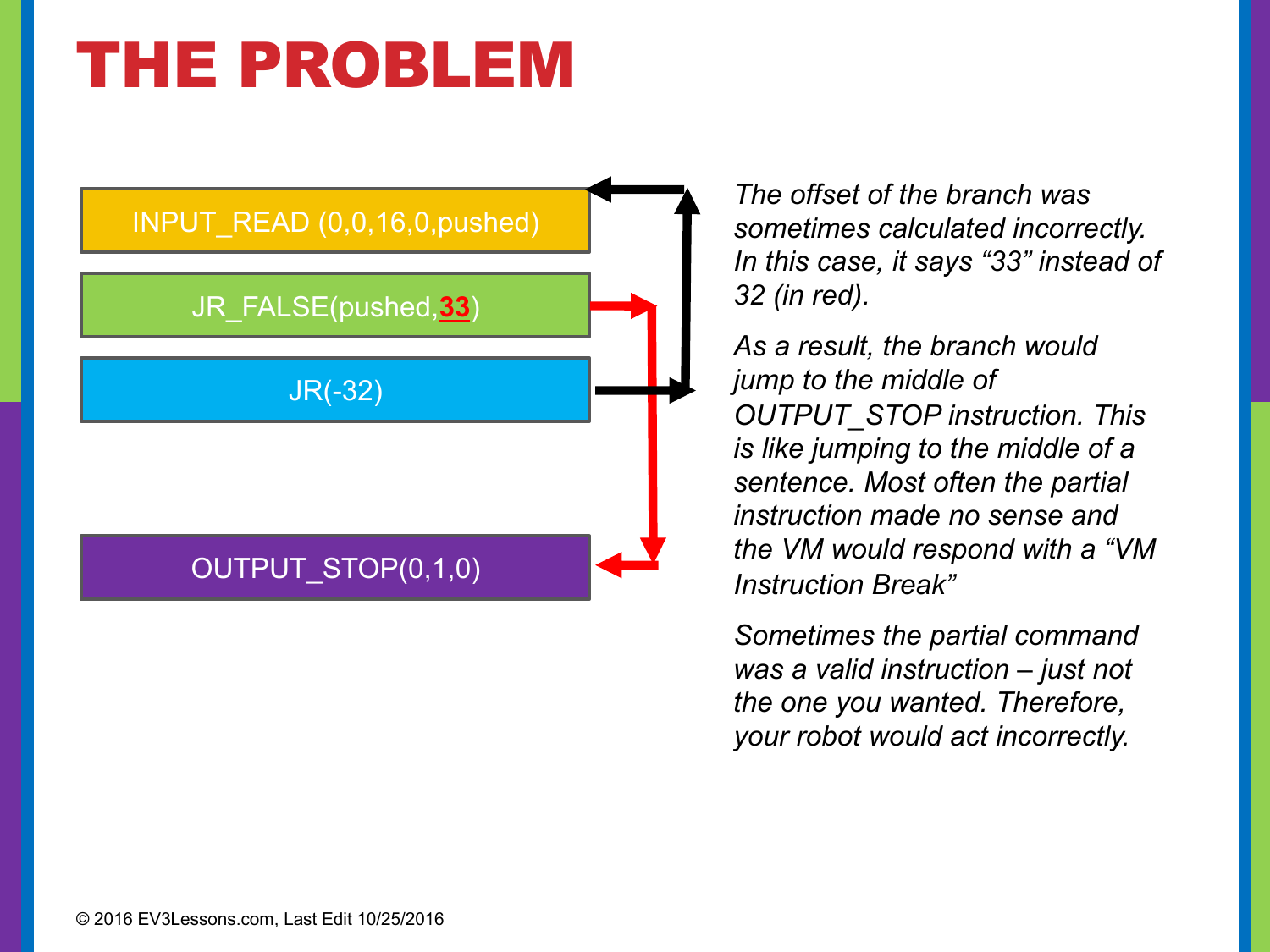# WHY? AND WHAT HAPPENS NOW?

- **The source of the problem is that the code compiler on your PC calculated an incorrect branch length (offset).**
- **LEGO has released an update to the EV3 programming software with a bug fix** 
	- As of of 10/25/2016, both Retail and Education editions of V. 1.2.2 are available for download
- **Download and install the update on your PC**
	- After that, you can load any program you had symptoms such as "VM Instruction Break" that were caused by the bad branches and just download again to your EV3. The newly downloaded code should not have any bad branching code!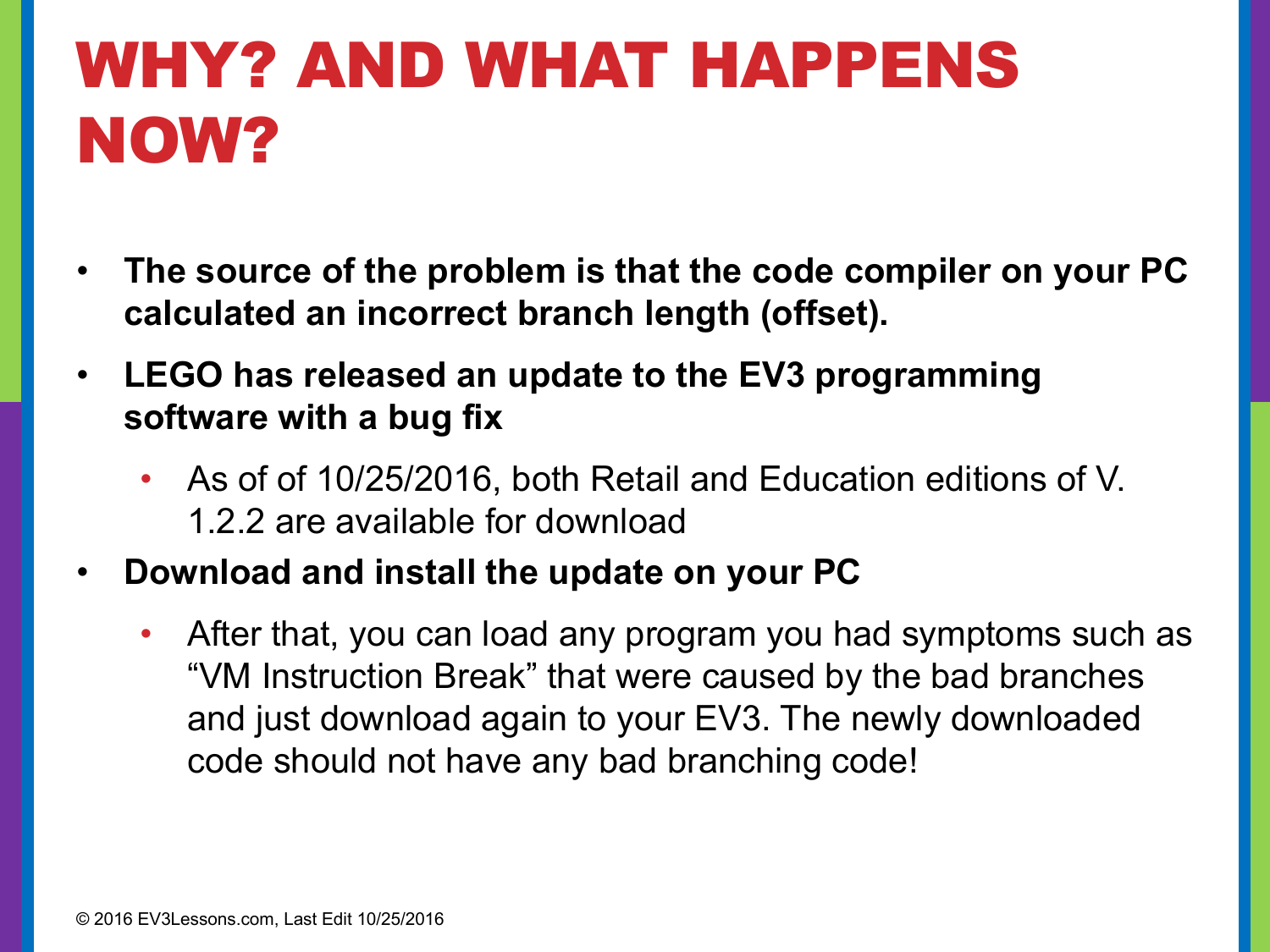# SOME LESSONS

#### • **Reporting errors can be useful**

- A big part of finding the solution to the "VM Program Instruction Break" error was FLL, WRO teams and other robot builders reporting and discussing errors
- Similar to when you see a Google or Microsoft "report this error" message on your screen.

### • **Learning debugging skills**

- FIRST LEGO League teams, in particular, faced this error as their code became come complex
- They persisted and worked around the problem as well as they could.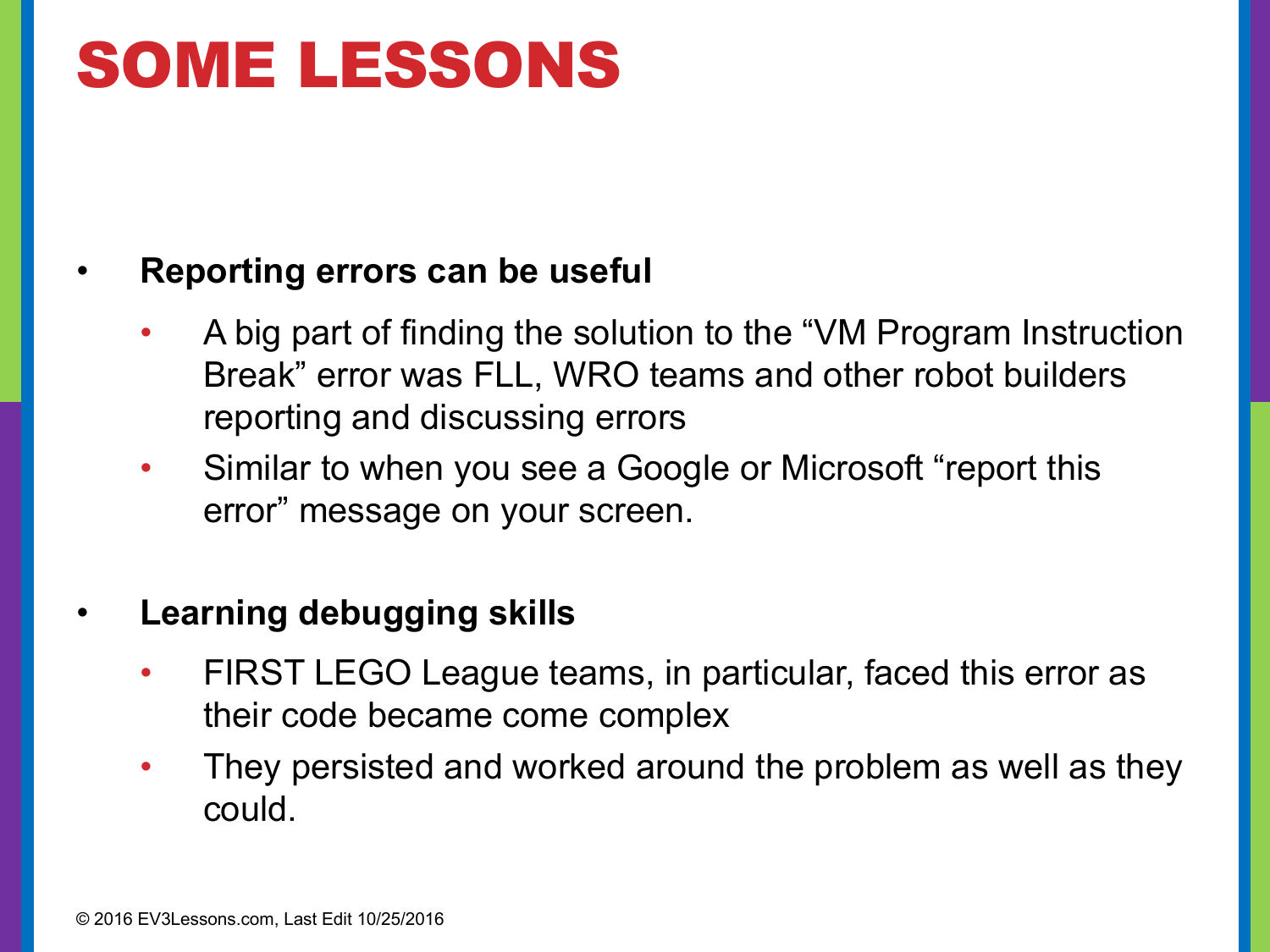# A COMMUNITY EFFORT

**Thank you to MINDSTORMS Community Partners, FLL Teams, WRO Teams, other builders in the community, National Instruments, and LEGO who worked together to identify this error and create a solution.**